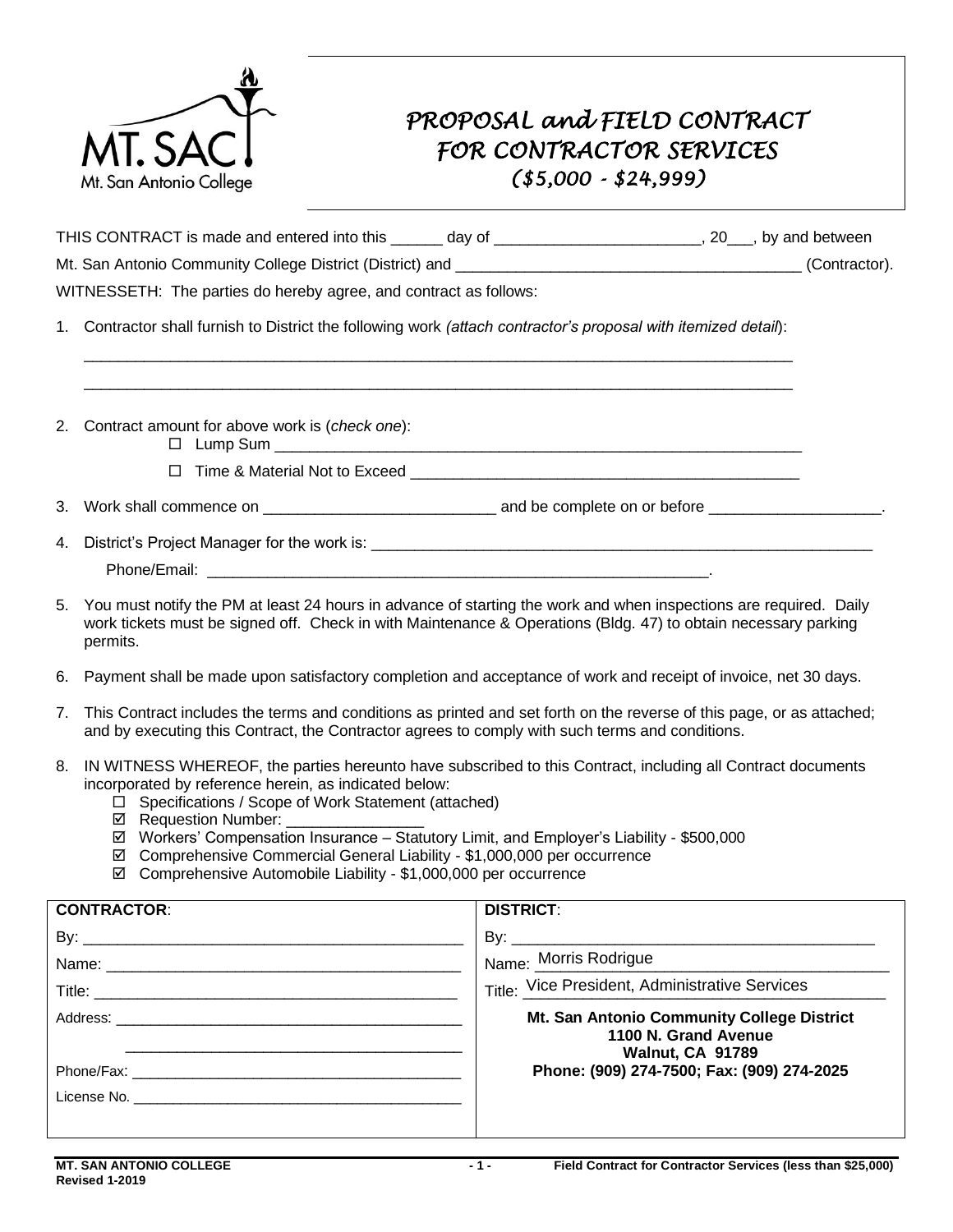- 1. PROPOSAL ACCEPTANCE. Proposals are subject to acceptance by the signing of a contract and issuance of a purchase order at any time within 30 days after the receipt of quotes unless otherwise stipulated. District reserves the right to accept or reject any and all quotes and to waive any informality in any quote.
- 2. SITE EXAMINATION. By accepting this Contract, Contractor warrants that it is familiar with the work site, is satisfied as to the condition of the site, its accessibility for materials, workmen and utilities, and Contractor's ability to protect existing surface and subsurface improvements. No claim for time or money will be allowed as to such matters.
- 3. EQUIPMENT AND LABOR. Contractor shall furnish all tools, equipment, apparatus, facilities, transportation, labor, and material necessary to furnish the service herein described. The service shall be performed at such times and places as directed by and subject to the approval of the authorized District representative indicated.
- 4. SUBCONTRACTORS. Subcontractors, if any, engaged by the Contractor for the service shall be subject to the approval of the District. Contractor shall be held responsible for all operations of subcontractors and shall require them to maintain adequate Workers' Compensation, general and automobile insurance.
- 5. DIR REGISTRATION. **Small Project Exemption**. Effective 7/1/2017, small projects (\$24,999 or less) when the project is for construction, alteration, demolition, installation, or repair work are exempt from DIR Registration and submission of electronic Certified Payroll Records directly to the DIR. The unregistered contractor or subcontractor is not required to furnish the CPR records specified in Labor Code Section 1776 directly to the Labor Commissioner, but shall retain the records specified in Section 1776 for at least three (3) years after completion of the work.
- 6. DAILY REPORTS: construction report recording a description of the work completed for each day; Labor – include employee(s) name, classification, and hours worked; Equipment – include equipment description, make and model, and work completed. Daily reports shall be completed on the attached Daily Report Form (Attachment A). All Daily Reports must be included with Invoice(s) when submitted for payment. Contractor shall prepare a daily
- 7. CONTRACTOR SUPERVISION. Contractor shall provide competent supervision of personnel employed on the job, use of equipment and quality of workmanship.
- 8. WORKERS. Contractor shall at all times enforce strict discipline and good order among its workers and shall not employ on the work any unfit or unskilled person. No contact with students is allowed, and proper attire including shirts and safety clothing is required at all time. Any worker whom the District may deem incompetent or unfit shall be dismissed from the work and shall not again be employed on the project without the District's written consent.
- 9. SUBSTITUTIONS. No substitutions of materials specified shall be made without the prior approval of the District.
- 10. SAFETY AND SECURITY. Contractor is responsible for knowing and following federal, state, local, and District rules and regulations pertaining to safety, security, and driving on the campus. Contractor is responsible for securing the work site and its materials, for the protection of its workers and the public, and for posting signs warning against hazards created by the work. In an emergency affecting life and safety of life or of work or of adjoining property, Contractor, without special instruction or authorization from District, is hereby permitted to act at its discretion to prevent such threatened loss or injury.
- 11. NOISE/DUST: This is a school environment, and if excess noise, dust or any other disruption of learning activities occurs, Contractor may be required to reschedule the work. No radios are allowed at any time.
- 12. CLEAN UP. Contractor shall keep the work site free of debris at all times when work is not actually being performed, remove it from the premises and properly dispose of it. At completion, site shall be left in broom clean condition. Use of District trash bins is strictly prohibited.
- 13. ASBESTOS HAZARD EMERGENCY RESPONSE ACT (AHERA). All contract work must meet all regulations set forth in the AHERA rule, which requires District approval of any work that could disturb the integrity of any Asbestos Containing Building Material (A.C.B.M.). Contractor must notify District representative of any sawing, grinding, cutting or drilling of any A.C.B.M. in occupied areas of District buildings.
- 14. CONTRACT CHANGES. No changes or alterations to this Contract shall be made without specific prior written approval by the District. NEW CONSTRUCTION - UNDER NO CIRCUMSTANCES SHALL THE AUTHORIZED WORK CAUSE THE TOTAL CONTRACT SUM TO EXCEED \$24,999.
- 15. TERMINATION. District may terminate this Contract upon ten (10) days notice without cause and Contractor shall be entitled to compensation based on District's satisfactory acceptance. default and may withhold from payments due on this contract the amount necessary to complete the work as scheduled. District may terminate immediately upon
- 16. INSPECTION. At all times, District shall have access to the work areas, whether in preparation or in progress, and Contractor shall provide safe and proper facilities for same.
- 17. STANDARD OF CARE. Contractor's services under this Contract shall be performed consistent with that level of care and skill ordinarily exercised by reputable members of the same profession currently practicing in the same locality under similar conditions. If any of its completed products, installations, or services fail to conform to this professional standard, or if property damage occurs (including damage to subsurface utilities or irrigation systems) as a direct result of Contractor's operations, Contractor will, at its own expense, perform all necessary services to correct such defects or arrange for the necessary repairs or restoration.
- 18. GUARANTEE. Contractor shall guarantee the workmanship or service performed against defects or failures of materials for a minimum of one (1) year from delivery or the final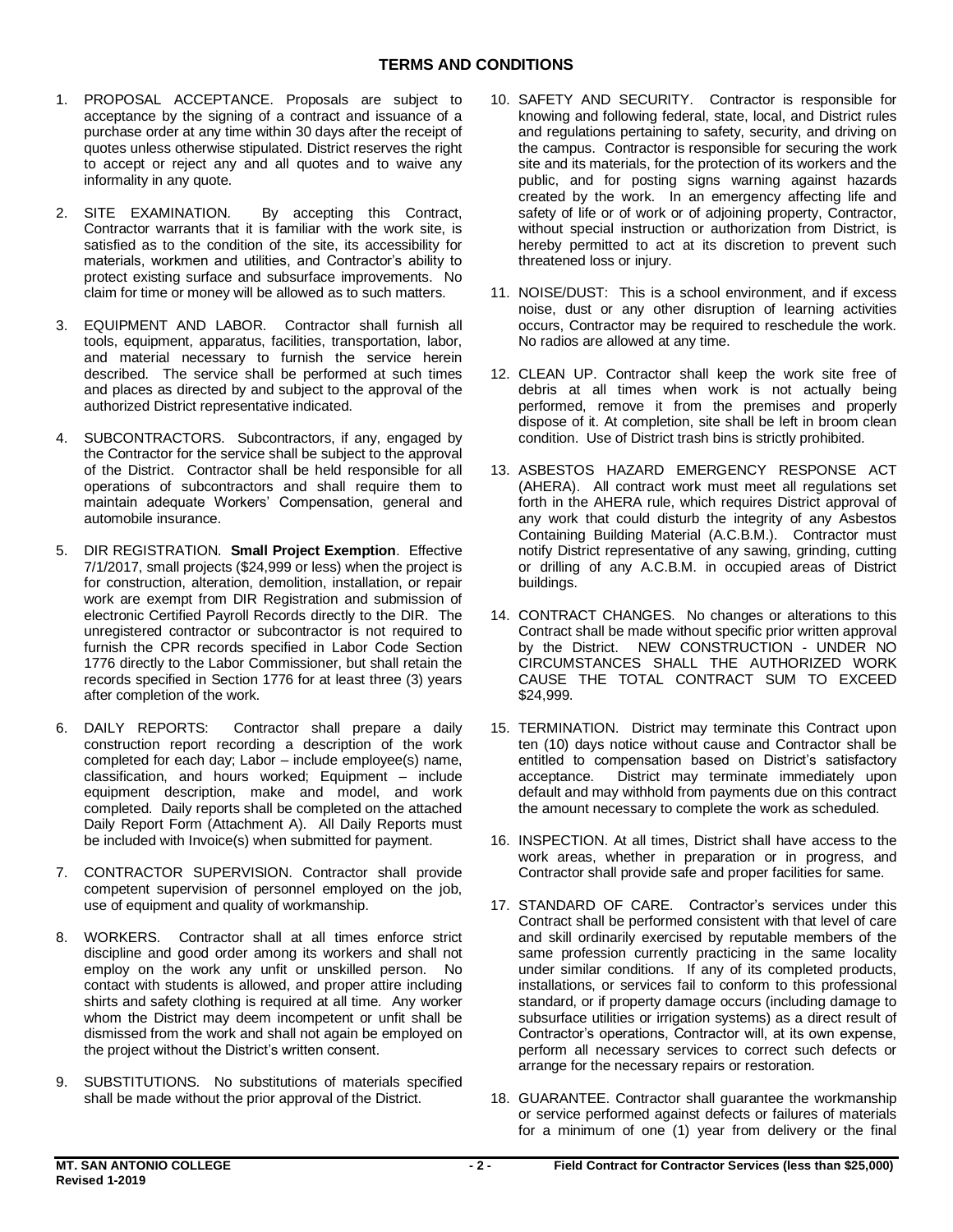completion date for the work. All workmanship and materials must be warranted to be in compliance with applicable California energy, conservation, environmental, and educational standards.

- 19. FORCE MAJEURE. Contractor shall be excused from performance hereunder during the time and to the extent that it is prevented from obtaining, delivering or performing by act of God, fire, strike, loss, or shortage of transportation facilities, lock-out, commandeering of materials, products, plants or facilities by the government, provided that it is satisfactorily established that the non-performance is not due to the fault or neglect of the Contractor, its subs or suppliers.
- 20. DOCUMENT CONFLICT. In case of conflict between specifications and drawings and/or actual site conditions, work shall immediately cease until the conflict is resolved by a District representative, and District shall not be responsible for any costs/expenses incurred by Contractor due to any delays. Should any contract provision be held invalid, the remainder of this Contract shall remain in full force and effect.
- 21. PERMITS/LICENSES. Contractor and all its employees or agents shall secure and maintain such licenses and permits as are required by law in connection with the furnishing of materials, supplies or services listed herein.
- 22. CONTRACTOR STATUS. Contractor is an independent contractor, and not an officer, employee, or agent of the District, in the performance of this Contract.
- 23. OCCUPANCY. District reserves the right to occupy the building at any time before contract completion, and such occupancy shall not constitute final acceptance of any part of the work covered by this Contract, nor shall it extend the date specified for completion of the work.
- 24. PAYMENT. Contractor shall submit invoices for services and materials provided under this Contract (T&M contracts need itemized receipts). District shall make payment in full for same within 30 days after acceptance thereof by the authorized District representative. No progress payments shall be made unless specifically called for in the Contract.
- 25. LABOR CODE.  **applicable provisions of the Labor Code §1771, Division 2, Part 7, Ch. 1, including the payment of general prevailing wages,** a copy of which is on file in the District's Purchasing Office. Contractor shall maintain, for audit by the District, certified payroll records applicable to this Contract, stating wage rates, trades, payments made, and employee signatures for a period not less than three (3) years after completion of the work. Copies of these records shall be furnished to the District along with the invoice for payment. Contractor shall comply with the
- 26. INSURANCE. Contractor shall not commence work under this Contract until it has obtained the insurance required herein and has submitted proof of such coverage to the District. Contractor shall not allow any subcontractor, agent, or employee to commence work on the Contract without proof of same. Coverage must be secured prior to commencement of work and shall be maintained for the active length of the project.
- (a) Workers' Compensation Insurance not less than the statutory limits and including employer's liability coverage limits not less than \$500,000.
- (b) Comprehensive Commercial General Liability Insurance with limits not less than \$1,000,000 per occurrence.
- limits not less than \$1,000,000 per occurrence for all owned, non-owned and hired vehicles. (c) Comprehensive Automobile Liability Insurance with

 The insurance certificates for (b) and (c) must list the District as additional insured, as follows: *Mt. San Antonio College, its Board of Trustees, officers, agents, representatives, employees, and volunteers are added as additional insureds.* The certificate must include a copy of the additional insured endorsement that amends the insurance policy.

 Notification of cancellation of any coverage is required under this agreement and shall not be canceled or non-renewed without 30 days prior written notice to the District.

 27. INDEMNIFICATION. Contractor agrees to defend, indemnify, and hold harmless the District, its officers, agents, employees, and volunteers from all loss, cost, and expense arising out of any liability or claim of liability for personal injury, bodily injury to persons, damage to property sustained or claimed to have been sustained arising out of activities of the Contractor, its subcontractors, or those of any of its officers, agents, or employees. Contractor further agrees to waive all rights of subrogation against the District.

 The District agrees to defend, indemnify, and hold harmless the Contractor, its officers, agents, employees, and volunteers from all loss, cost and expense arising out of any liability or claims of liability for personal injury, bodily injury to persons, and damage to property sustained or claimed to have been sustained arising out of the activities of the District, its officers, agents, or employees.

- 28. ANTI-DISCRIMINATION. It is District policy that all contractors agree to comply with applicable federal and state laws including, but not limited to, the California Fair Employment Practice Act, beginning with Labor Code § 1410 and Labor Code § 1735. Contractor also agrees to require like compliance by all subcontractors employed on the work.
- 29. ASSIGNMENT. Contractor shall not assign or transfer by operation of law or otherwise any or all of its rights, burdens, duties, or obligations without the prior written consent of the District. In submitting a quote on this public works project, Contractor and/or any subcontractor agreeing to supply goods, services, or materials and entering a contract pursuant thereto, do offer and agree to assign to the District all rights, title, and interest in and to all causes of action it may have under Section 4 of the Clayton Act (15 U.S.C. Section 15) or under the Cartwright Act, Chapter 2 (commencing with Section 116700 of part 2 of Division 7 of the Business and Professions Code), arising from purchases of goods, services, or materials pursuant to the public works contract and/or subcontract. This assignment shall be made and becomes effective when the District tenders final payment to the Contractor without further acknowledgement by the parties.